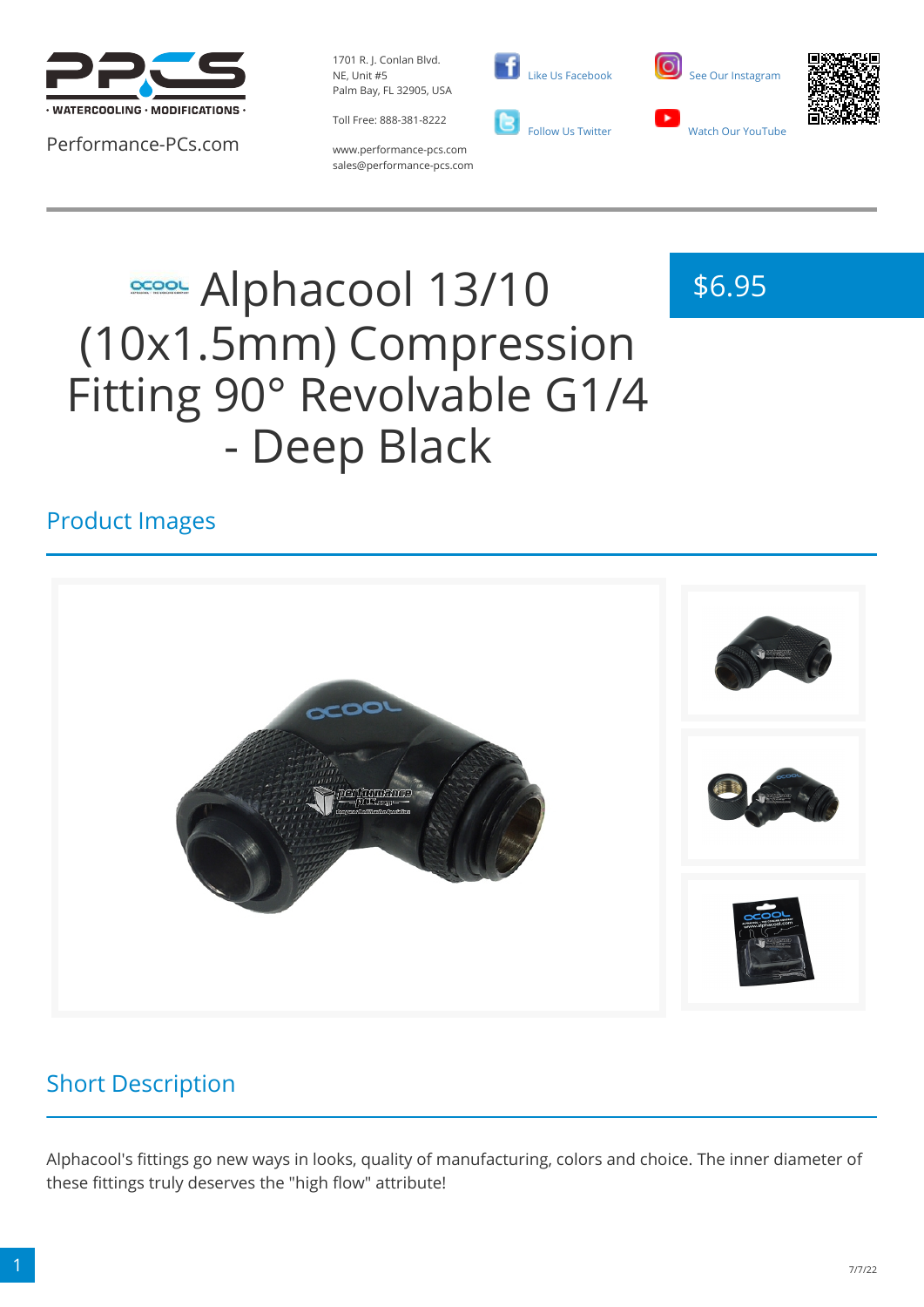Alphacool's fittings go new ways in looks, quality of manufacturing, colors and choice. The inner diameter of these fittings truly deserves the "high flow" attribute!

The first three colors, Chrome, Deep Black and Shiny Copper offer something for every taste. The product matching series are designed to look elegant in every system, highlighting the individual design of the computer. The limits are endless with these Alphacool fittings in combination with Alphacool tubing!

With a new process during chromatising the surface finish is completely connected with the brass body, hence ensuring permanent intense colors and peeling of the chrome layer. The Alphacool name in blue lettering on some of the fittings additionally underlines the individuality of these items.

### Specifications

#### **Functionality of this connector:**

This fitting can be used to connect 13/10mm tubing with a 1/4" thread. The fitting is angled by 90° and is revolvable, making it interesting for comfortable tubing in the system.

Technical specifications: Material: Brass, chromatized Color: Deep Black

Dimensions: Length: 34mm Width: 12x18mm Height: 29mm Hose size compatibility : 13/10mm

Extent of delivery: 1 x Alphacool HF Screw connector 90° G1/4 outer thread on 13/10 - Deep Black